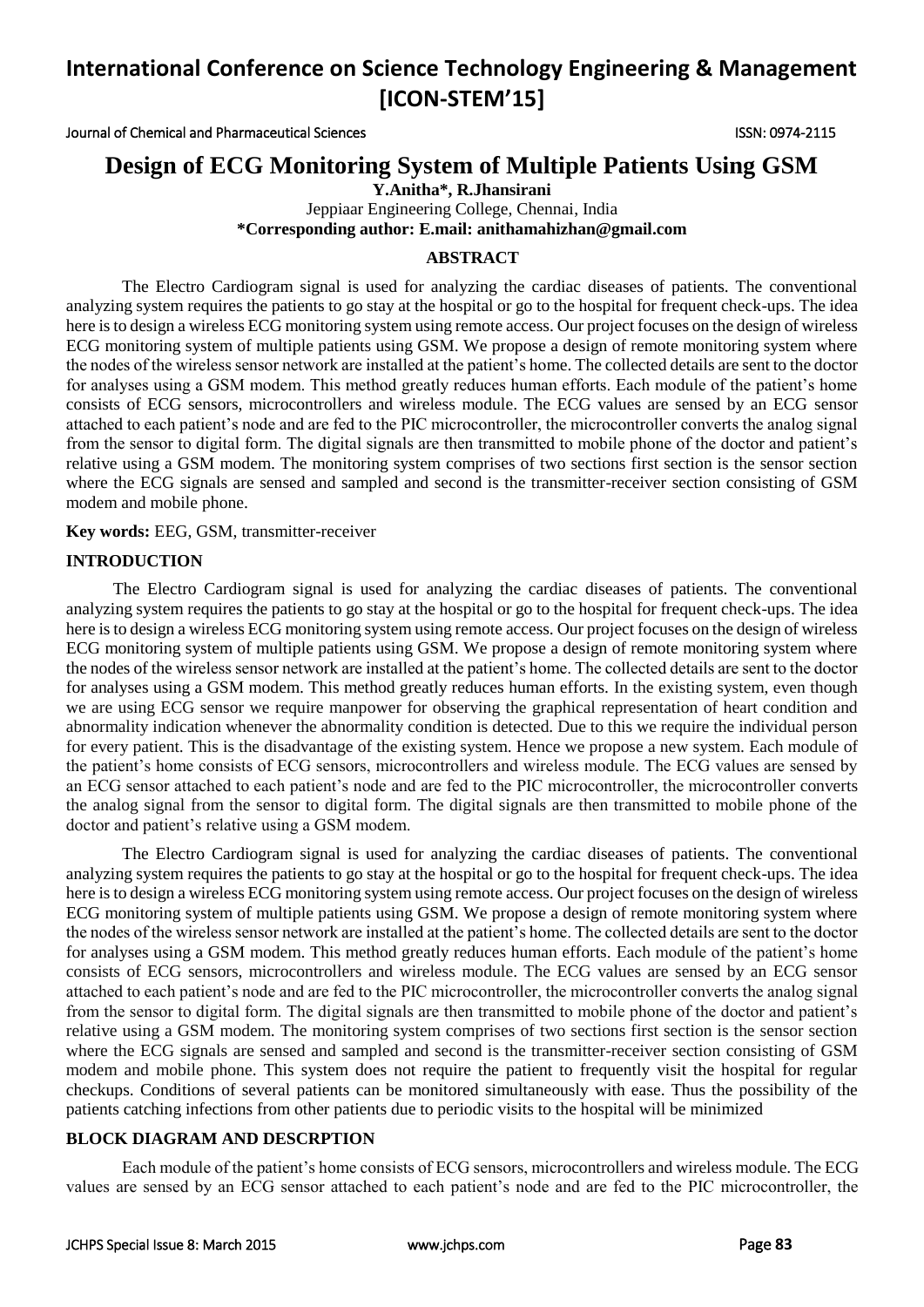### Journal of Chemical and Pharmaceutical Sciences ISSN: 0974-2115

microcontroller converts the analog signal from the sensor to digital form. The digital signals are then transmitted to mobile phone of the doctor and patient's relative using a GSM modem.

The monitoring system comprises of two sections first section is the sensor section where the ECG signals are sensed and sampled and second is the transmitter-receiver section consisting of GSM modem and mobile phone.





**Figure.1. Patient 1: Transmitter Section Figure.1.Patient 2:Transmitter Section**

## **Hardware requirements and software requirements:**

PIC16F877A Microcontroller ECG Sensor, GSM Modem LCD, Mobile phone Embedded C, CCS or MPLAB compiler.

**Global Subscriber Module (GSM):** Global system for mobile communication (GSM) is a globally accepted standard for digital cellular communication. GSM is the name of a standardization group established in 1982 to create a common European mobile telephone standard that would formulate specifications for a pan-European mobile cellular radio system operating at 900 MHz. A GSM modem is a wireless modem that works with a GSM wireless network. A wireless modem behaves like a dial-up modem. The main difference between them is that a dial-up modem sends and receives data through a fixed telephone line while a wireless modem sends and receives data through radio waves. In a GSM network, this decentralized intelligence is implemented by dividing the whole network into three separate subsystems:

## **Network Switching Subsystem (NSS) Base Station Subsystem (BSS) Operation and Support system (OSS)**



## **Figure.4.GSM Network**

 The switching system (SS) is responsible for performing call processing and subscriber-related functions. The switching system includes the following functional units. Home location registers (HLR)—The HLR is a database used for storage and management of subscriptions. The HLR is considered the most important database, as it stores permanent data about subscribers, including a subscriber's service profile, location information, and activity status. When an individual buys a subscription from one of the PCS operators, he or she is registered in the HLR of that

## JCHPS Special Issue 8: March 2015 [www.jchps.com](http://www.jchps.com/) Page **84**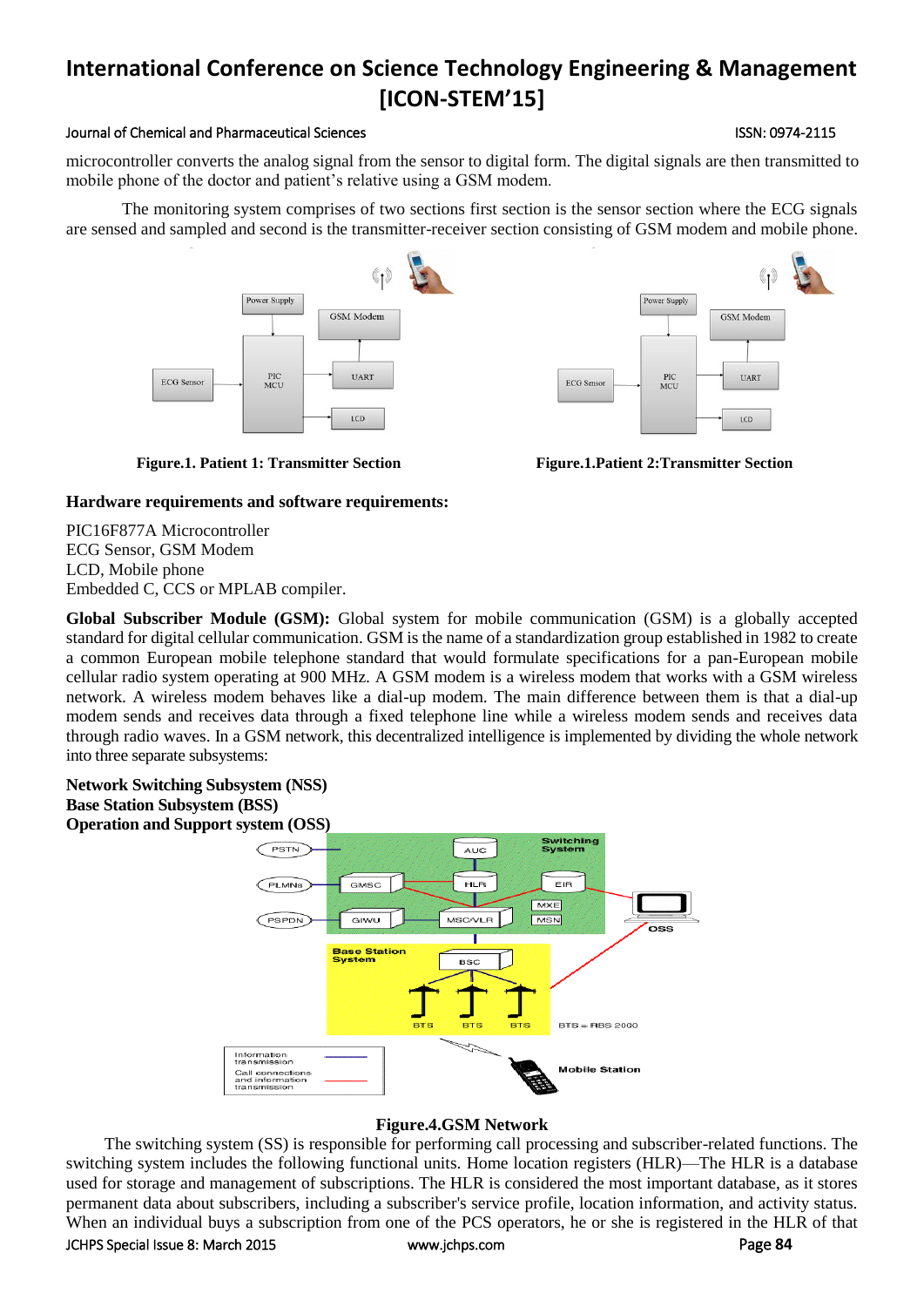### Journal of Chemical and Pharmaceutical Sciences ISSN: 0974-2115

operator. All radio-related functions are performed in the BSS, which consists of base station controllers (BSCs) and the base transceiver stations (BTSs), and Transcoder.



**Figure.5. Block Diagram of Base Station System**

**Base Tranciever Station:** By The BTS handles the radio interface to the mobile station. The BTS is the radio equipment (transceivers and antennas) needed to service each cell in the network. A group of BTSs are controlled a BSC.

**Transcoder:** The Transcoder (TC) thus takes care of the change from one bit rate to another. If the TC is located as close as possible to the MSC with standard PCM lines connecting the network elements, we can, in theory, multiplex four traffic channels in one PCM channel. This increases the efficiency of the PCM lines, and thus lowers the costs for the operator. When we connect to the MSC, the multiplexed lines have to be de-multiplexed. In this case the unit is called Transcoder and Sub multiplexer (TCSM).

**The operation and support system:** The operations and maintenance center (OMC) is connected to all equipment in the switching system and to the BSC. The implementation of OMC is called the operation and support system (OSS). The OSS is the functional entity from which the network operator monitors and controls the system. The purpose of OSS is to offer the customer cost-effective support for centralized, regional and local operational and maintenance activities that are required for a GSM network. An important function of OSS is to provide a network overview and support the maintenance activities of different operation and maintenance organizations.



**Figure.6. Location of Transcoder and Submultiplexer**

**Electrocardiogram sensor:** The ECG (Electrocardiogram) records the pathway of electrical impulses through the heart muscle, and can be recorded on resting and ambulatory subjects, or during exercise to provide information on the heart's response to physical exertion. The three Lead, two channels ECG connects to the internal connector pin on the sensor unit, with application to the skin via four conventional disposable electrodes. ECG uses low offset precision amplification with ~15pA of leakage for high impedance matching. The unique AC-coupled topology with clamping diodes provides excellent transient recovery.

The heart functions as a pump for circulating blood to the body by repetition of contraction and enlargement. The cardiac electric potential is produced in the body during heart contraction. Electrocardiogram can be measured by leading these electrical signals to other body position and amplify. Inventory of Items Included with the EKG Sensor Please check the composition of the product. Electrocardiogram sensor (EKG sensors) EKG Electrode patch 100EA (1 Pack).

### JCHPS Special Issue 8: March 2015 [www.jchps.com](http://www.jchps.com/) Page **85**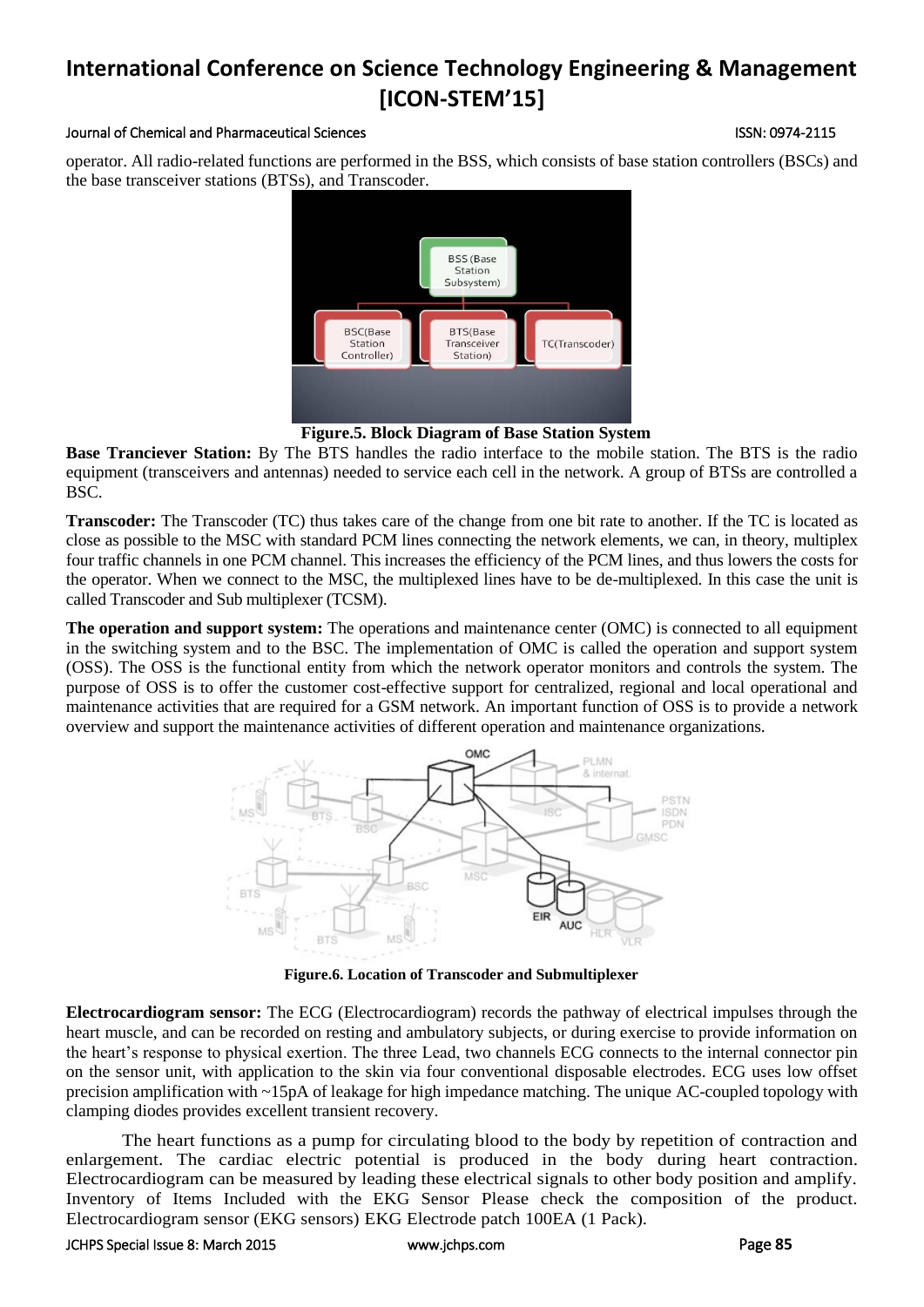### Journal of Chemical and Pharmaceutical Sciences ISSN: 0974-2115

**Electrocardiogram waveform:** Electrocardiogram wave form is influenced by activation step which consists of P, Q, R, S and T.



**P-Wave:** The P-waveis the electrical signature or current that causes atrial contraction. Both the left and right contraction simultaneous may indicate arrhythmia. Its relationship to QRS complex determine the presence of a heart block.

**QRS-Complex:** The QRS complex corresponds to the current that causes the contraction of the left and right ventricles, which is more forceful than that of atria and causes more muscle mass, thus resulting in a greater ECG deflection. The Q wave, when present, represents the small horizontal (left to right) current as the action potential travels through the inter-ventricular septum. Very wide and deep Q waves do not have a septal origin, but indicate myocardial infarction. The R and S waves indicate contraction of the myocardium. Abnormalities in the QRS complex may indicate bundle branch block (when wide), ventricular origin of tachycardia, ventricular hypertrophy or other ventricular abnormalities. The complexes are often small in pericarditis.

**T-Wave:** The T wave represents the repolarization of the ventricles. The QRS complex usually abscures the atrial repolarization wave so that it is not usually seen. Electrically, the cardiac muscle cells are like loaded springs. A small impulse sets them off, they depolarize and contract. Setting the spring up again is repolarization

**Monitor ECG after mild exercise:** Using the ECG sensor monitor the ECG of the patient who is initially at rest. Disconnect the sensor wires from the electrode patches, but leave the patches on the person being monitored. Allow the person to exercise for a few minutes like jogging. Reattach the sensor wires to the electrode on the person after exercising. Record a new ECG value. Compare the ECG recorded during resting and exercise.

**Investigating EKG with different body position:** Record the resting EKG first. Then have the person sit, stand or lie down. Compare your results with your resting EKG.

**Investigating EKG changes after mild stimulants:** Record resting EKG. Drink a couple of cups of caffeinated coffee or cola.

**Software development cycle:** When you use the Keil µVision3, the project development cycle is roughly the same as it is for any other software development project.

- 1. Create a project, select the target chip from the device database, and configure the tool settings.
- 2. Create source files in C or assembly.
- 3. Build your application with the project manager.
- 4. Correct errors in source files.
- 5. Test the linked application.